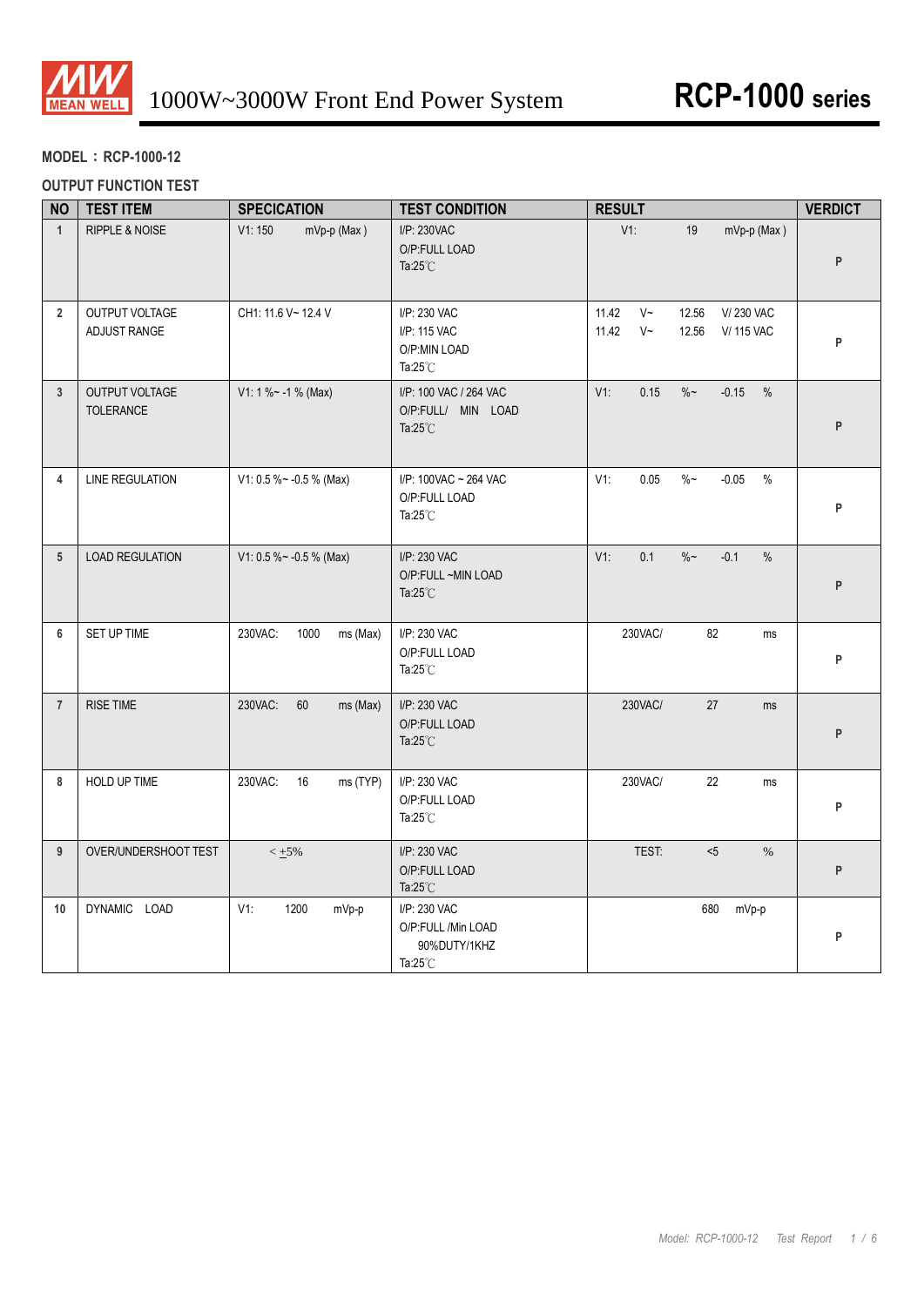

### **INPUT FUNCTION TEST**

| <b>NO</b>      | <b>TEST ITEM</b>           | <b>SPECICATION</b>                                | <b>TEST CONDITION</b>                                                                                                        | <b>RESULT</b>                                                  | <b>VERDICT</b> |
|----------------|----------------------------|---------------------------------------------------|------------------------------------------------------------------------------------------------------------------------------|----------------------------------------------------------------|----------------|
| $\mathbf{1}$   | <b>INPUT VOLTAGE RANGE</b> | 90VAC~264 VAC                                     | I/P:TESTING<br>O/P:FULL LOAD<br>Ta: $25^{\circ}$ C<br>$I/P$ :<br>LOW-LINE-3V=87V<br>HIGH-LINE+15%=300 V<br>O/P:FULL/MIN LOAD | 83 V~264V<br>TEST: OK                                          | P              |
|                |                            |                                                   | ON: 30 Sec. OFF: 30 Sec 10MIN<br>(AC POWER ON/OFF NO DAMAGE)                                                                 |                                                                |                |
| $\overline{2}$ | INPUT FREQUENCY RANGE      | 47HZ ~63 HZ<br>NO DAMAGE OSC                      | I/P: 90 VAC ~ 264 VAC<br>O/P:FULL~MIN LOAD<br>Ta: $25^{\circ}$ C                                                             | TEST: OK                                                       | P              |
| 3              | POWER FACTOR               | / 230 VAC(TYP)<br>0.96<br>/ 115 VAC(TYP)<br>0.96  | I/P: 230 VAC<br>I/P: 115 VAC<br>O/P:FULL LOAD<br>Ta: $25^{\circ}$ C                                                          | $PF =$<br>/ 230 VAC<br>0.97<br>$PF =$<br>0.99<br>/ 115 VAC     | P              |
| 4              | <b>EFFICIENCY</b>          | 81 % (TYP)                                        | I/P: 230 VAC<br>O/P:FULL LOAD<br>Ta: $25^{\circ}$ C                                                                          | 81.1%                                                          | P              |
| 5              | <b>INPUT CURRENT</b>       | 230V/<br>4.5<br>A (TYP)<br>115V/<br>8.5<br>A(TYP) | I/P: 230 VAC<br>I/P: 115 VAC<br>O/P:FULL LOAD<br>Ta: $25^{\circ}$ C                                                          | A/230 VAC<br>$=$<br>$\overline{4}$<br>$=$<br>8.1<br>A/ 115 VAC | P              |
| 6              | <b>INRUSH CURRENT</b>      | 230V/<br>50<br>A (TYP)<br><b>COLD START</b>       | I/P: 230 VAC<br>O/P:FULL LOAD<br>Ta: $25^{\circ}$ C                                                                          | 45<br>$\vert =$<br>A/230 VAC                                   | P              |
| $\overline{7}$ | <b>LEAKAGE CURRENT</b>     | $\prec$<br>1.1<br>mA / 230 VAC                    | I/P: 264 VAC (SINGLE UNIT)<br>O/P:Min LOAD<br>Ta: $25^{\circ}$ C                                                             | $L-FG$ :<br>0.9<br>mA<br>$N-FG$ :<br>0.9<br>mA                 | P              |
|                |                            | mA/230 VAC<br>3.5<br>$\,<\,$                      | I/P: 264 VAC (RACK SYSTEM)<br>O/P:Min LOAD<br>Ta: $25^{\circ}$ C                                                             | $L-FG$ :<br>2.9<br>mA<br>N-FG:<br>2.9<br>mA                    | P              |

# **PROTECTION FUNCTION TEST**

| <b>NO</b>      | <b>TEST ITEM</b>            | <b>SPECICATION</b>                                                                          | <b>TEST CONDITION</b>                                              | <b>RESULT</b>                                                                                       | <b>VERDICT</b> |
|----------------|-----------------------------|---------------------------------------------------------------------------------------------|--------------------------------------------------------------------|-----------------------------------------------------------------------------------------------------|----------------|
|                | <b>OVER LOAD PROTECTION</b> | $105 \%$ ~ 125 %                                                                            | I/P: 230 VAC<br>I/P: 115 VAC<br>O/P:TESTING<br>Ta: $25^{\circ}$ C  | 119 %/ 230 VAC<br>119 %/ 115 VAC<br><b>Constant Current Limiting</b>                                | P              |
| $\overline{2}$ | OVER VOLTAGE PROTECTION     | CH1: 13.2 V~ 16.2 V                                                                         | I/P: 230 VAC<br>I/P: 115 VAC<br>O/P:MIN LOAD<br>Ta: $25^{\circ}$ C | 15.2 V/ 230 VAC<br>15.2 V/ 115 VAC<br>Shunt down Re- power ON                                       | P              |
| 3              | OVER TEMPERATURE PROTECTION | SPEC:<br>TSW1: $75 + 5^{\circ}$ O.T.P.<br>TSW2: $85 + 5^{\circ}$ O.T.P.<br><b>NO DAMAGE</b> | I/P: 230 VAC<br>O/P:FULL LOAD                                      | O.T.P. Active<br>Shut down o/p voltage, recovers<br>automatically after<br>temperature<br>goes down | P              |
| 4              | SHORT PROTECTION            | SHORT EVERY OUTPUT<br>1 HOUR NO DAMAGE                                                      | I/P: 264 VAC<br>O/P:FULL LOAD<br>Ta: $25^{\circ}$ C                | NO DAMAGE<br><b>Constant Current Limiting</b>                                                       | P              |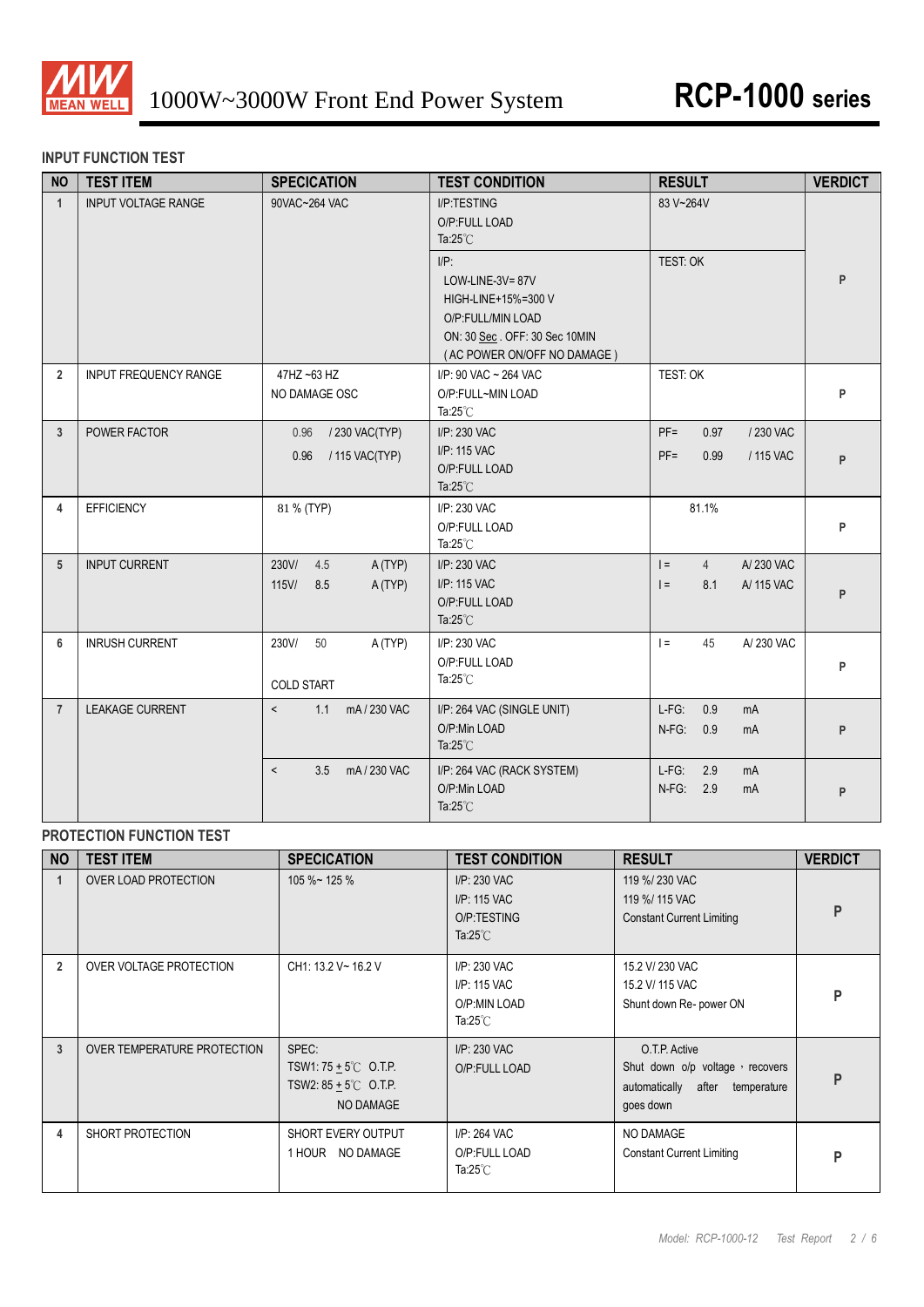

# **CONTROL FUNCTION TEST**

| <b>NO</b>      | <b>TEST ITEM</b>               | <b>SPECICATION</b>                                                                                                                                                                                                                                          | <b>TEST CONDITION</b>                               | <b>RESULT</b>                                                                                                                                              | <b>VERDICT</b> |
|----------------|--------------------------------|-------------------------------------------------------------------------------------------------------------------------------------------------------------------------------------------------------------------------------------------------------------|-----------------------------------------------------|------------------------------------------------------------------------------------------------------------------------------------------------------------|----------------|
| $\mathbf{1}$   | FAN LOCK TEST                  | FAN LOCK : POWER OFF<br>FAN UNLOCK : POWER ON                                                                                                                                                                                                               | I/P: 230 VAC<br>O/P:FULL LOAD                       | FAN LOCK : POWER OFF<br>FAN UNLOCK : POWER ON                                                                                                              | P              |
| $\overline{2}$ | FAN SPEED CONTROL              | Fan Voltage:<br>NO LOAD:8.7V + 1V<br>100% LOAD:11.8V + 0.6V                                                                                                                                                                                                 | I/P: 230 VAC<br>O/P:TESTING<br>Ta: $25^{\circ}$ C   | Fan Voltage:<br>NO LOAD: 8.04 V<br>100% LOAD: 11.64 V                                                                                                      | P              |
| 3              | <b>REMOTE ON/OFF</b>           | ON/OFF~-S SHORT: POWER ON<br>ON/OFF~-S OPEN: POWER OFF<br>that is shown in Function Manual 1.1<br>(SPEC)                                                                                                                                                    | I/P: 230 VAC<br>O/P:FULL LOAD<br>Ta: $25^{\circ}$ C | ON/OFF& -S SHORT : POWER ON<br>ON/OFF& -S OPEN: POWER OFF                                                                                                  | P              |
| $\overline{4}$ | AC OK Signal                   | Sink current 10 mA<br>1. When Input voltage $\geq$ 82V $\pm$ 4V:<br>AC_OK ~-S: 0~0.5V<br>Output ON/LED ON<br>2. When input voltage $\leq$ 82V $\pm$ 4V:<br>AC_OK ~-S: 4.5~5.5V<br>Output OFF / LED OFF<br>that is shown in Function Manual 4.1<br>(SPEC)    | I/P: TESTING<br>O/P:FULL LOAD<br>Ta: $25^{\circ}$ C | 1. Input voltage $\geq$ 85V :<br>AC_OK ~- S: 0.1V<br>LED ON / PSU Output ON<br>2. Input voltage < 83V :<br>AC_OK ~- S: 4.9V<br>LED OFF / PSU Output OFF    | P              |
| 5              | DC OK Signal                   | Sink current 10 mA<br>1. When output voltage $\geq 80\% + 5\%$ :<br>DC_OK ~-S: 0~0.5V<br>Output ON / LED ON<br>2. When output voltage $\leq 80\% + 5\%$ :<br>DC_OK ~- S: 4.5~5.5V<br>Output OFF / LED OFF<br>that is shown in Function Manual 4.1<br>(SPEC) | I/P: 230 VAC<br>O/P:FULL LOAD<br>Ta: $25^{\circ}$ C | 1. Output voltage $\geq$ 82%:<br>DC_OK ~- S: 0.2V<br>LED ON / PSU Output ON<br>2. Output voltage $<$ 76 %:<br>DC_OK ~- S: 4.99V<br>LED OFF / PSU Output ON | P              |
| $6\phantom{1}$ | <b>REMOTE SENSE</b>            | >0.5V<br>that is shown in Function Manual 2.1<br>(SPEC)                                                                                                                                                                                                     | I/P: 230 VAC<br>O/P:FULL LOAD<br>Ta: $25^{\circ}$ C | $>0.5V$                                                                                                                                                    | P              |
| $\overline{7}$ | OUTPUT VOLTAGE<br>PROGRAMMABLE | Adjustment of output voltage is possible<br>between 90 %~110 % of rated output<br>Connecting a resistor externally that is<br>shown in Function Manual 3.1 (SPEC)                                                                                           | I/P: 230 VAC<br>O/P:FULL LOAD<br>Ta: $25^{\circ}$ C | <b>External Resistor</b><br>90% Voltage= 160 KΩ<br>110% Voltage= 16.7KΩ                                                                                    | P              |
| 8              | <b>OVER TEMP ALARM</b>         | $1.T-OK:$<br>When the TSW1 and TSW2 short:<br>T-ALARM $\sim$ -S : 0 $\sim$ 0.5V Output ON<br>2. T-ALARM:<br>When the TSW1 or TSW2 open:<br>T-ALARM ~- S: 4.5V~5.5V Output OFF<br>that is shown in Function Manual 4.1<br>(SPEC)                             | I/P: 230 VAC<br>O/P:FULL LOAD<br>Ta: $25^{\circ}$ C | 1. T-ALARM ~- S: 0V<br>PSU Output ON<br>2. T-ALARM ~- S: 4.98 V<br>PSU Output OFF                                                                          | P              |
| 9              | AUX ILIRY POWER (AUX)          | 5V @ 0.3A (4.5V~5.3V)                                                                                                                                                                                                                                       | I/P: 230 VAC<br>O/P:0.3A LOAD<br>Ta: $25^{\circ}$ C | 4.99V                                                                                                                                                      | P              |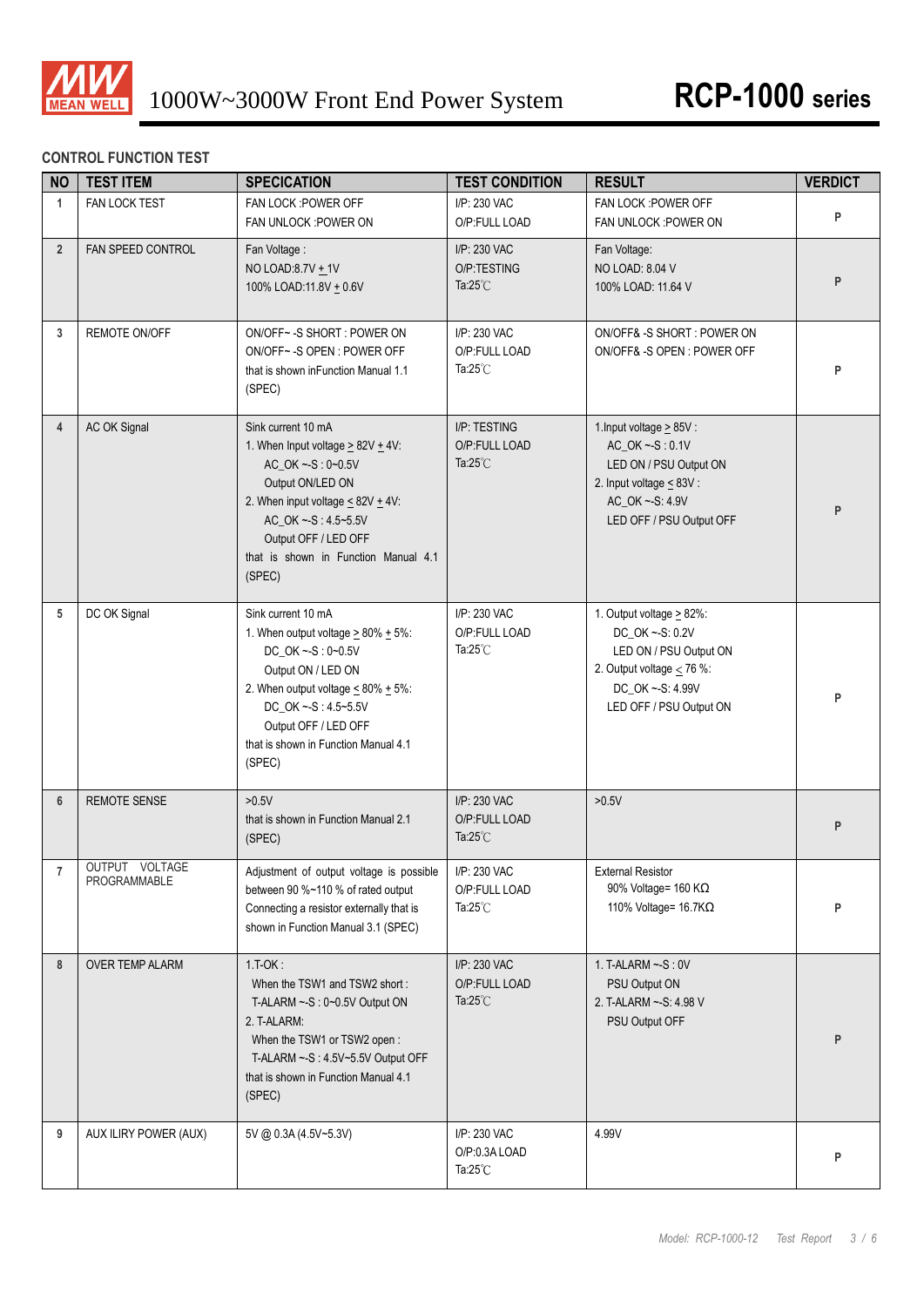

#### **ENVIRONMENT TEST**

| <b>NO</b>      | <b>TEST ITEM</b>        | <b>SPECICATION</b>                        |                                       | <b>TEST CONDITION</b>                    | <b>RESULT</b>              |                      | <b>VERDICT</b> |  |
|----------------|-------------------------|-------------------------------------------|---------------------------------------|------------------------------------------|----------------------------|----------------------|----------------|--|
| $\mathbf{1}$   | TEMPERATURE RISE TEST   | MODEL: RCP-1000-24                        |                                       |                                          |                            |                      |                |  |
|                |                         | 1. ROOM AMBIENT BURN-IN: 1.5HRS           |                                       |                                          |                            |                      |                |  |
|                |                         |                                           |                                       | $I/P$ : 230VAC O/P: FULL LOAD Ta= 36.5°C |                            |                      |                |  |
|                |                         | 2. HIGH AMBIENT BURN-IN: 3HRS             |                                       |                                          |                            |                      |                |  |
|                |                         |                                           | I/P: 230VAC O/P: FULL LOAD Ta= 53.7°C |                                          |                            |                      |                |  |
|                |                         |                                           |                                       |                                          |                            |                      |                |  |
|                |                         |                                           |                                       |                                          | ROOM AMBIENT               | <b>HIGH AMBIENT</b>  |                |  |
|                |                         | <b>NO</b>                                 | Position                              | P/N                                      | Ta= $36.5^{\circ}$ C       | Ta= $53.7^{\circ}$ C |                |  |
|                |                         | 1                                         | D <sub>2</sub>                        | CSD010060A 10A/600V                      | $38.7^{\circ}$ C           | $51.9^{\circ}$ C     |                |  |
|                |                         | $\overline{2}$                            | TSW1                                  | ST-75                                    | 44.6°C                     | 58.4°C               |                |  |
|                |                         | $\mathfrak{Z}$                            | U1                                    | <b>IR1150S IR</b>                        | 40.7°C                     | $54.3^{\circ}$ C     |                |  |
|                |                         | $\overline{4}$                            | Q <sub>1</sub>                        | IRFP37N50A 36A/500V IR                   | 45.7°C                     | 59.4°C               |                |  |
|                |                         | 5                                         | BD <sub>1</sub>                       | D25XB60 25A/600V SHI                     | 49.1°C                     | 62.6°C               |                |  |
|                |                         | 6                                         | L2                                    | <b>TF-1457 LS</b>                        | 59.2°C                     | 72.4°C               | P              |  |
|                |                         | 7                                         | LF1                                   | TR-690                                   | 47.6°C                     | $61.2^{\circ}$ C     |                |  |
|                |                         | 8                                         | C7                                    | 220U/450V HU 105℃                        | 38.8°C                     | $52.4^{\circ}$ C     |                |  |
|                |                         | 9                                         | D901                                  | HER208 2A/1KV REC                        | 44.1°C                     | $59.2^{\circ}$ C     |                |  |
|                |                         | 10                                        | <b>T2 COIL</b>                        | TF-1558 LS                               | $47.5^{\circ}$ C           | $61.3^{\circ}$ C     |                |  |
|                |                         | 11                                        | Q906                                  | 2SK2611 9A/900V TOS                      | $61.1^{\circ}$ C           | 74.9°C               |                |  |
|                |                         | 12                                        | L <sub>100</sub>                      | TF-1455 LS                               | 62.7°C                     | 76.8°C               |                |  |
|                |                         | 13                                        | D <sub>101</sub>                      | S60SC6M 60A/60V SHI                      | $63.9^{\circ}$ C           | 77.8°C               |                |  |
|                |                         | 14                                        | U <sub>2</sub><br>TSW <sub>2</sub>    | <b>UCC28220 TI</b>                       | 42.4°C<br>58.1 $\degree$ C | 58.1°C<br>71.8°C     |                |  |
|                |                         | 15                                        | C110                                  | ST-85<br>1000U/35V NCC 105℃ KY           | 56.1°C                     | 69.7°C               |                |  |
|                |                         | 16                                        | C75                                   | 470U/25V RUB 105℃ YXG                    | 40.1°C                     | 54.2°C               |                |  |
|                |                         | 17                                        | U507                                  | <b>LM35DM NATIONAL</b>                   | 46.1°C                     | $59.4^{\circ}$ C     |                |  |
|                |                         | 18                                        |                                       |                                          |                            |                      |                |  |
| $\overline{2}$ | OVER LOAD BURN-IN TEST  | NO DAMAGE                                 |                                       | I/P: 230 VAC                             | TEST: OK                   |                      |                |  |
|                |                         | 1 HOUR (MIN)                              |                                       | O/P: 118% LOAD                           |                            |                      | P              |  |
|                |                         |                                           |                                       | Ta: $25^{\circ}$ C                       |                            |                      |                |  |
| 3              | LOW TEMPERATURE         | TURN ON AFTER 2 HOUR                      |                                       | I/P: 230 VAC                             | TEST: OK                   |                      |                |  |
|                | TURN ON TEST            |                                           |                                       | O/P: 100% LOAD                           |                            |                      | P              |  |
|                |                         |                                           |                                       | Ta= $-20^{\circ}$ C                      |                            |                      |                |  |
| $\overline{4}$ | <b>HIGH HUMIDITY</b>    | AFTER 12 HOURS                            |                                       | I/P: 272 VAC                             | TEST: OK                   |                      |                |  |
|                | <b>HIGH TEMPERATURE</b> | IN CHAMBER ON                             |                                       | O/P:FULL LOAD                            |                            |                      |                |  |
|                | <b>HIGH VOLTAGE</b>     | CONTROL 50 °C                             |                                       | Ta= $50^{\circ}$ C                       |                            |                      | P              |  |
|                | TURN ON TEST            | NO DAMAGE                                 |                                       | HUMIDITY= 95 %R.H                        |                            |                      |                |  |
| 5              | TEMPERATURE             | $+0.02\%$ (0~50°C)                        |                                       | I/P: 230 VAC                             |                            | $+0.003\%$ (0~50°C)  |                |  |
|                | COEFFICIENT             |                                           |                                       | O/P:FULL LOAD                            |                            |                      | P              |  |
| $6\phantom{1}$ | <b>VIBRATION TEST</b>   | 1 Carton & 1 Set                          |                                       |                                          | TEST: OK                   |                      |                |  |
|                |                         | (1) Waveform: Sine Wave                   |                                       |                                          |                            |                      |                |  |
|                |                         | (2) Frequency: 10~500Hz                   |                                       |                                          |                            |                      |                |  |
|                |                         | (3) Sweep Time:10min/sweep cycle          |                                       |                                          |                            |                      | P              |  |
|                |                         | (4) Acceleration:2G                       |                                       |                                          |                            |                      |                |  |
|                |                         | (5) Test Time:1 hour in each axis (X.Y.Z) |                                       |                                          |                            |                      |                |  |
|                |                         | (6) Ta: $25^{\circ}$ C                    |                                       |                                          |                            |                      |                |  |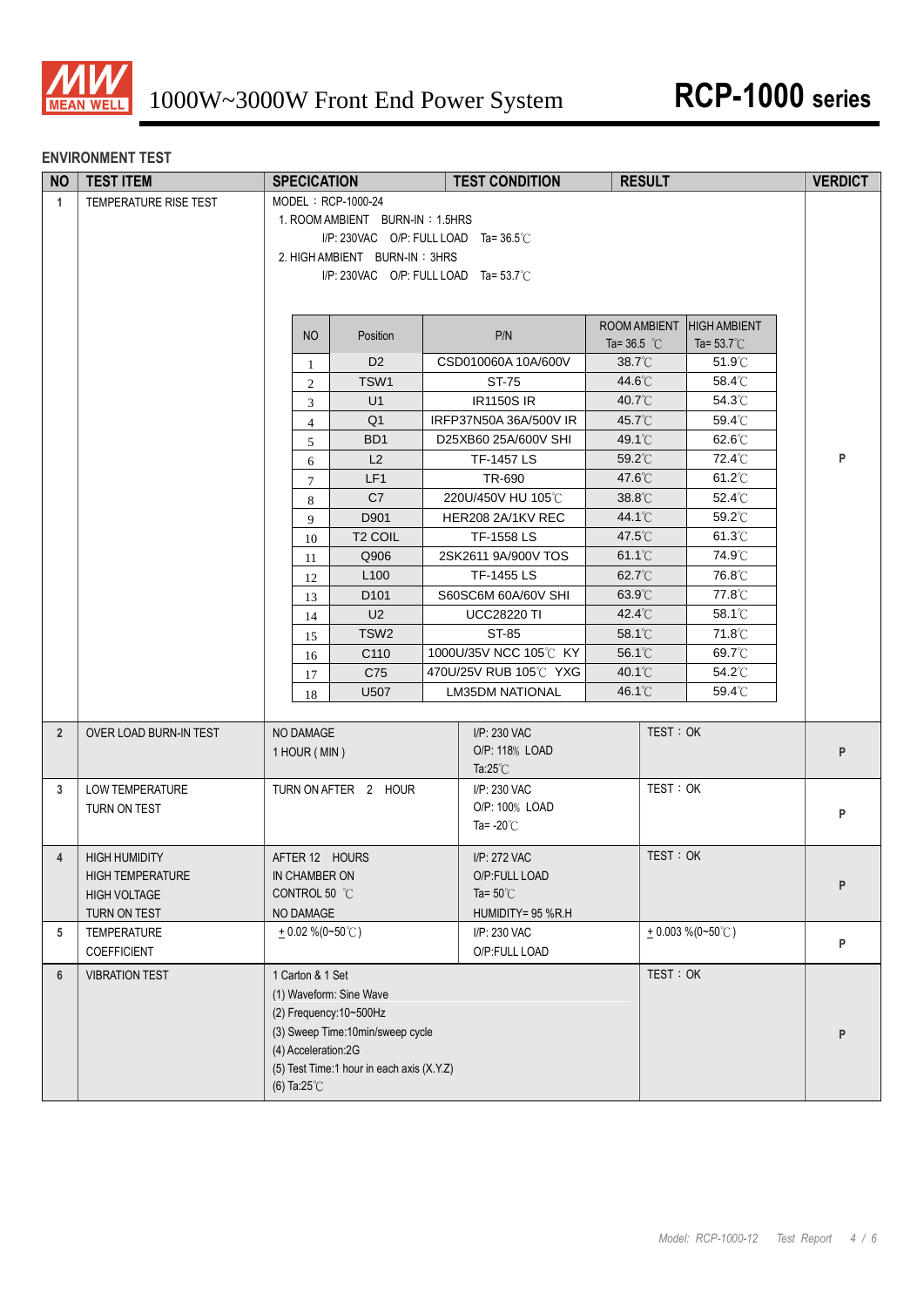

## **SAFETY TEST**

| <b>NO</b>      | <b>TEST ITEM</b>            | <b>SPECICATION</b>                                                                                | <b>TEST CONDITION</b>                                                                                          | <b>RESULT</b>                                                                                   | <b>VERDICT</b> |
|----------------|-----------------------------|---------------------------------------------------------------------------------------------------|----------------------------------------------------------------------------------------------------------------|-------------------------------------------------------------------------------------------------|----------------|
|                | <b>WITHSTAND VOLTAGE</b>    | I/P-O/P: 3 KVAC/min<br>I/P-FG: 1.5 KVAC/min<br>O/P-FG: 0.7 KVDC/min                               | I/P-O/P: 3.6 KVAC/min<br>I/P-FG: 1.8 KVAC/min<br>O/P-FG: 0.84 KVDC/min<br>Ta: $25^{\circ}$ C                   | $I/P$ -O/P:<br>12.9<br>mA<br>$I/P-FG$ :<br>mA<br>9.05<br>0.002<br>$O/P-FG$ :<br>mA<br>NO DAMAGE | Þ              |
| $\overline{2}$ | <b>ISOLATION RESISTANCE</b> | $I/P$ -O/P:500VDC>100M $\Omega$<br>I/P-FG: 500VDC>100M $\Omega$<br>$O/P$ -FG:500VDC>100M $\Omega$ | $I/P$ -O/P:<br>500<br><b>VDC</b><br>$I/P-FG$ :<br>500<br>VDC<br>$O/P-FG$ :<br>500<br>VDC<br>Ta: $25^{\circ}$ C | GΩ<br>$I/P-O/P$ :<br>30<br>24<br>$I/P-FG$ :<br>GΩ<br>GΩ<br>$O/P-FG$ :<br>11<br><b>NO DAMAGE</b> | P              |
| 3              | <b>GROUNDING CONTINUITY</b> | FG(PE) TO CHASSIS<br>OR TRACE $< 100$<br>mΩ                                                       | $40$ A $/$ 2min<br>Ta: $25^{\circ}$ C                                                                          | 7<br>$m\Omega$                                                                                  | P              |
| 4              | <b>APPROVAL</b>             | R50094068<br>TUV: Certificate NO<br>UL: File $NO$ : E183223                                       |                                                                                                                |                                                                                                 | P              |

## **E.M.C TEST**

| <b>NO</b>      | <b>TEST ITEM</b>  | <b>SPECICATION</b>                                         | <b>TEST CONDITION</b>                                          | <b>RESULT</b>                        | <b>VERDICT</b> |  |  |  |
|----------------|-------------------|------------------------------------------------------------|----------------------------------------------------------------|--------------------------------------|----------------|--|--|--|
| 1              | <b>HARMONIC</b>   | EN61000-3-2<br><b>CLASS A</b>                              | I/P: 230 VAC/50HZ<br>O/P:FULL LOAD<br>Ta: $25^{\circ}$ C       | <b>PASS</b>                          | P              |  |  |  |
| $\overline{2}$ | <b>CONDUCTION</b> | EN55022<br><b>CLASS B</b>                                  | I/P: 230 VAC (50HZ)<br>O/P:FULL/50% LOAD<br>Ta: $25^{\circ}$ C | <b>PASS</b><br>Test by certified Lab | P              |  |  |  |
| 3              | <b>RADIATION</b>  | EN55022<br><b>CLASS B</b>                                  | I/P: 230 VAC (50HZ)<br>O/P:FULL LOAD<br>Ta: $25^{\circ}$ C     | <b>PASS</b><br>Test by certified Lab | P              |  |  |  |
| 4              | E.S.D             | EN61000-4-2<br><b>INDUSTRY</b><br>AIR:8KV / Contact:4KV    | I/P: 230 VAC/50HZ<br>O/P:FULL LOAD<br>Ta: $25^{\circ}$ C       | CRITERIA A                           | P              |  |  |  |
| 5              | E.F.T             | EN61000-4-4<br><b>INDUSTRY</b><br>INPUT: 2KV               | I/P: 230 VAC/50HZ<br>O/P:FULL LOAD<br>Ta: $25^{\circ}$ C       | CRITERIA A                           | P              |  |  |  |
| 6              | <b>SURGE</b>      | IEC61000-4-5<br><b>INDUSTRY</b><br>$L-N:2KV$<br>L,N-PE:4KV | I/P: 230 VAC/50HZ<br>O/P:FULL LOAD<br>Ta: $25^{\circ}$ C       | CRITERIA A                           | P              |  |  |  |
| $\overline{7}$ |                   | Test by certified Lab $\&$ Test Report Prepare             |                                                                |                                      |                |  |  |  |

## **M.T.B.F & LIFE CYCLE CALCULATION**

| <b>NO</b> | <b>TEST ITEM</b> | <b>SPECICATION</b>                                                | <b>TEST CONDITION</b>                                                           | <b>RESULT</b> | <b>VERDICT</b> |
|-----------|------------------|-------------------------------------------------------------------|---------------------------------------------------------------------------------|---------------|----------------|
|           | CAPACITOR        |                                                                   | RCP-1000-24: SUPPOSE C110 IS THE MOST CRITICAL COMPONENT                        |               |                |
|           | LIFE CYCLE       | $IP: 230\text{VAC}$ O/P:FULL LOAD Ta= 25 °C LIFE TIME= 777098 HRS |                                                                                 |               |                |
|           |                  | $IP: 230$ VAC O/P:FULL LOAD Ta= 50 °C LIFE TIME= 176323 HRS       |                                                                                 |               |                |
|           | <b>MTBF</b>      | Conducted by Parts Stress Analysis Prediction                     |                                                                                 |               |                |
|           |                  |                                                                   | 274K hrs min. Telcordia SR-332 (Bellcore); 107.3K hrs min. MIL-HDBK-217F (25°C) |               |                |